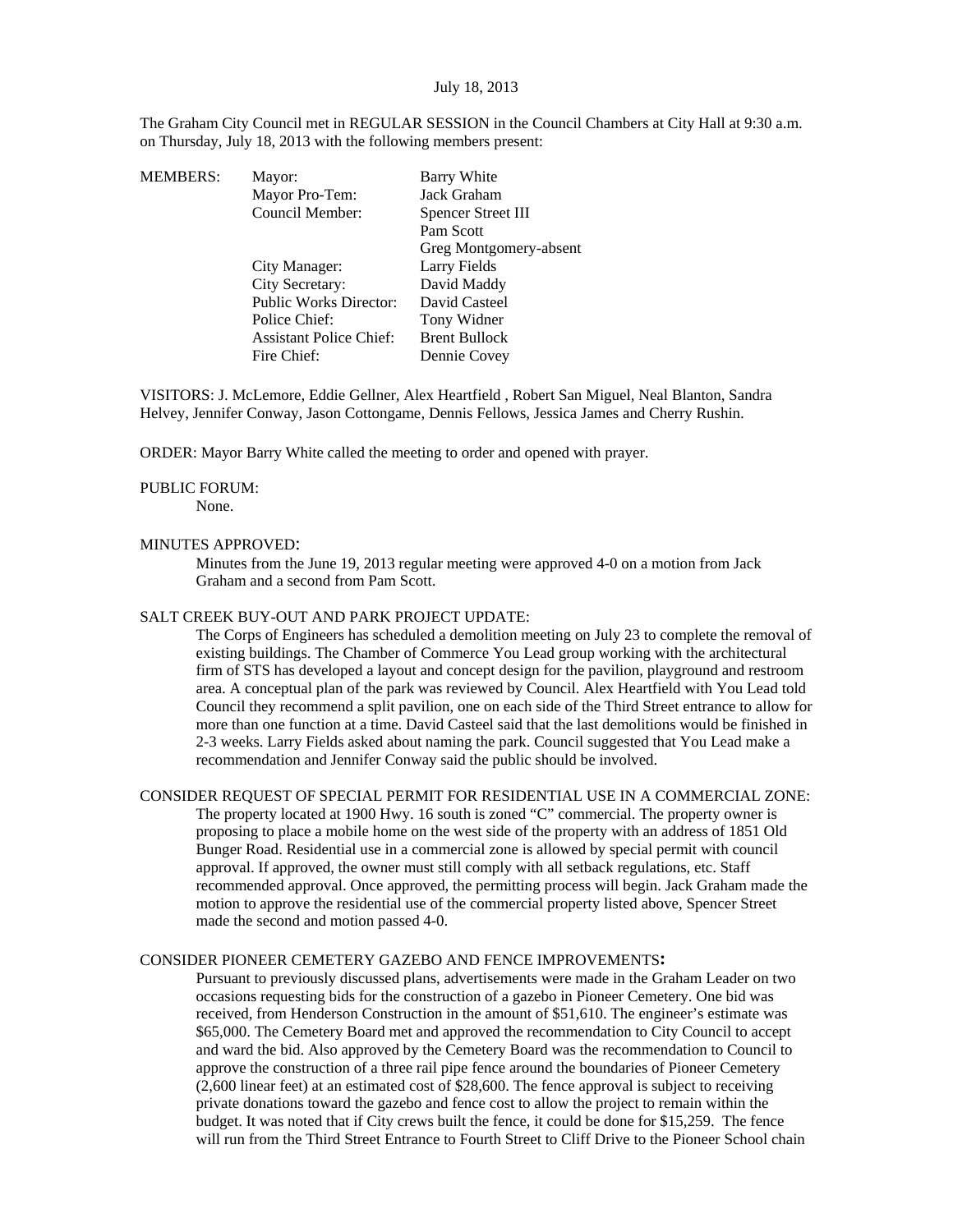link fence. The Cemetery Board will solicit private donations to finish the gazebo and fence projects. Pam Scott made the motion to approve both projects and the solicitation for donations, Spencer Street made the second and motion passed 4-0.

# CONSIDER REQUEST FOR LION'S CLUB CARNIVAL EVENT:

The Lion's Club requested the use of the Square for the annual carnival to be held Tuesday, April  $29<sup>th</sup>$  through Saturday, May  $3<sup>rd</sup>$ , 2014. The club will hire someone to monitor and clean the Square restrooms as needed during hours of carnival operation. Jack Graham made the motion to approve the event, Pam Scott made the second and motion passed 4-0.

# DISCUSS CYPRESS STREET/CHERRY STREET TRAFFIC SIGNAGE:

The traffic slowing ground median installed at this intersection is not being properly utilized by public traffic. The majority of drivers are complying, but complaints have been received from residents in the area that some northbound vehicles are ignoring the marked turn and are continuing over it at faster speeds. At the end of the discussion it was decided that reflective speed bumps would be installed on the ground median and the northbound turn lane would be re-shaped.

# DISCUSSION OF INCLUSION OF WATER TREATMENT AND DISTRIBUTION IMPROVEMENT PROJECTS IN THE DRAFT TEXAS WATER DEVELOPMENT BOARD INVITATION FOR APPLICATION LISTING AND PLAN:

The State of Texas SFY Intended Use plan for the Drinking Water State Revolving Funds lists three projects for Graham as follows:

Project #10123 - Construction of the Water Treatment Plant with \$11,900,000 mainstream loan. Appendix L shows Graham to be 30% disadvantaged, but Appendix J shows Graham to be ineligible due to an adjusted AAMHI. Staff has requested reconsideration of the disadvantaged status eligibility.

Project #10279 – Construction for transmission and distribution line improvements with a \$1,845,000 mainstream loan.

Project #10122 – Green Project for storage and air scour to improve efficiency at backwash with a \$415,000 mainstream loan of which \$37,516 is a green project grant.

Comments on the proposed plan are due July 22 and the plan will be considered for approval by the Texas Water Development Board on August 15, 2013. Mainstream loans from the TWDB are generally 1.25% below market with a 20 year term and a 2.25% origination fee. Loans to disadvantaged communities have the same rate, but some of the loan is forgiven, the origination fee waived and the term extended to 30 years. David Casteel reported that the Mayor sent a letter requesting re-evaluation and for the City to be placed on the disadvantaged list to gain loan forgiveness and a lower interest rate. Council has approved for the City to submit an application which itself will need approval from City Council. Larry Fields, David Casteel and Chris Ekrut met with Fort Belknap Water in a positive meeting.

## CONSIDER NAME FOR SEWER PLANT ROAD:

The City owned, but not publically dedicated, road that serves the sewer plant has always been referred to as "Sewer Plant Road". The road extends onto abutting property at the south end and the resident at this end of the road is requesting a new name for the road. Novak Road, named for the plant operator who retired after 34 years of service has been suggested. Council suggested Bender Road after the resident who lives on the road. Other suggestions will be considered and given to Council at a later date.

## CONSIDER ORDINANCE # 1007 ADOPTING A WATER CONSERVATION & CONTINGENCY PLAN:

This ordinance adopted the plan as presented to Council the prior meeting. This constituted the second reading. Spencer Street made the motion to approve the ordinance, Jack Graham made the second and motion passed 4-0.

CONSIDER ORDINANCE NO. 1008 AMENDING SEC. 14-14, SEC. 15-15 AND SEC. 14-16 OF GRAHAM CODE OF ORDINANCES, REGARDING UNSANITARY AND UNSIGHTLY CONDITIONS:

The proposed amendments clarify the amount of time a property owner has to correct a noted violation, as well as clarifying the notification, citation and cost collection procedures associated